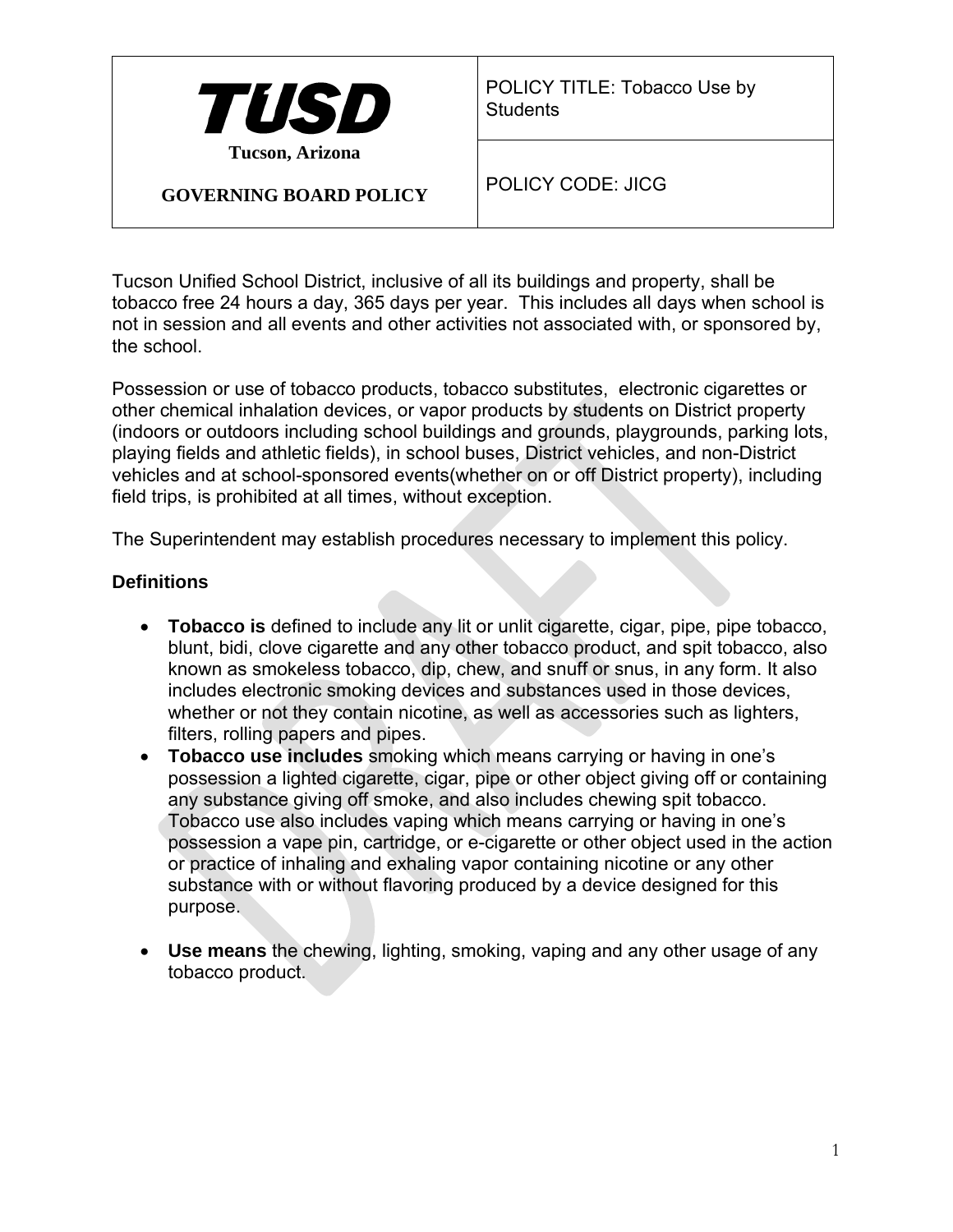

POLICY TITLE: Tobacco Use by **Students** 

### **GOVERNING BOARD POLICY**

POLICY CODE: JICG

## **Exceptions**

- It is allowable for staff and adult visitors to possess or use a product that has been approved by the FDA for sale as a *tobacco cessation dependence product*  and is being marketed and sold solely for such an approved purpose.
- It is allowable for a student to possess or use a product that has been approved by the FDA for sale as a *tobacco cessation dependence product* and is being marketed and sold solely for such an approved purpose, assuming such possession or usage is accompanied by medical authorization and adheres to all district medication protocols.

# **Prevention**

With regard to the mandatory instruction required by A.R.S. 15-712 on the nature and harmful effects of alcohol, tobacco, narcotic drugs, marijuana, date rape drugs and other dangerous drugs, age-appropriate, evidence-based, cross-curricular, schoolbased tobacco product education (including the full range of products such as ecigarettes and related vaping products) shall be included in the education provided for all students in grades K-12 in Tucson Unified at least once per year. Additional training may be required under drug diversion and the student disciplinary process.

## **Consequences**

Consequences for students engaging in the prohibited behavior will be provided in accordance with the District's student discipline policy.

Disciplinary actions for the possession or use of tobacco or similar products (including any inhaled tobacco substitute) should not include suspension, expulsion, fines, or service fees or withholding participation in extracurricular activities. Unless there is strong evidence, the school should assume vape products contain nicotine when considering disciplinary approaches.

Under the provisions of A.R.S. 36-798.03, a person who violates the prohibition is guilty of committing a petty offense.

### **Communication Plan**

Tucson Unified will inform students, staff, parents/guardians and the public at least once a year about the existence of this Policy. Tucson Unified will ensure communications are culturally and linguistically appropriate to the community and will use a variety of communication methods to ensure that all students, staff, caregivers, and community members have access to the information. Tucson Unified will keep persons with or those that represent persons with disabilities or other marginalized communities involved in all aspects, including updates to and assessments of policy.